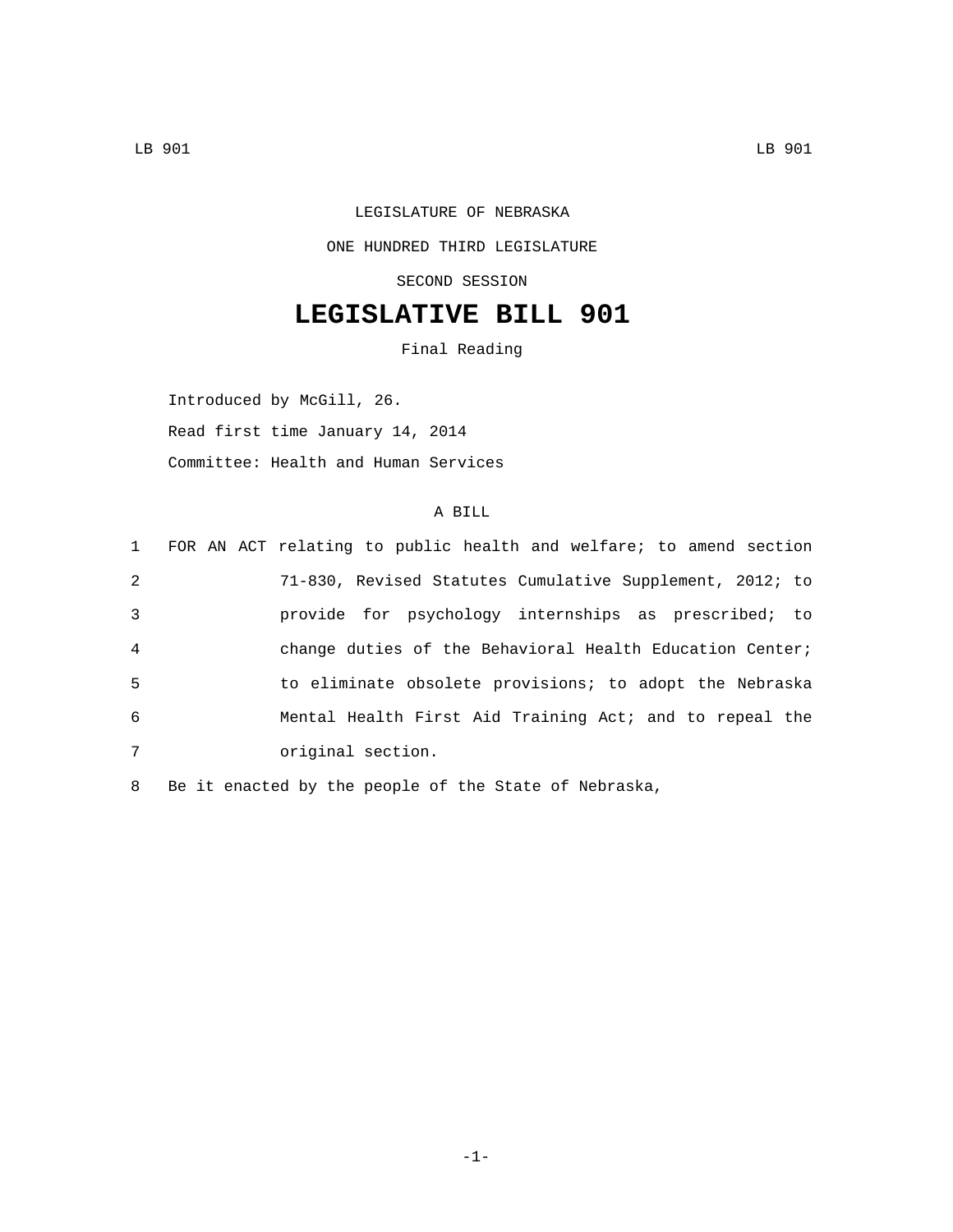Section 1. Section 71-830, Revised Statutes Cumulative 2 Supplement, 2012, is amended to read:

 71-830 (1) The Behavioral Health Education Center is created beginning July 1, 2009, and shall be administered by the 5 University of Nebraska Medical Center.

- 
- (2) The center shall:6

 (a)(i) Provide funds for two additional medical residents in a Nebraska-based psychiatry program each year starting in 2010 until a total of eight additional psychiatry residents are added in 2013. Beginning in 2011 and every year thereafter, the The center shall provide psychiatric residency training experiences that serve rural Nebraska and other underserved areas. As part of his or her residency training experiences, each center-funded resident shall participate in the rural training for a minimum of one year. Beginning in 2012, a A minimum of two of the eight center-funded

 (ii) Provide funds for five one-year doctoral-level psychology internships in Nebraska within twelve months after the effective date of this act and every year thereafter and increase the number of interns in the program to ten within thirty-six months after the effective date of this act. The interns shall be placed in communities so as to increase access to behavioral health services for patients residing in rural and underserved areas of Nebraska;

16 residents shall be active in the rural training each year; and

 (b) Focus on the training of behavioral health professionals in telehealth techniques, including taking advantage of

-2-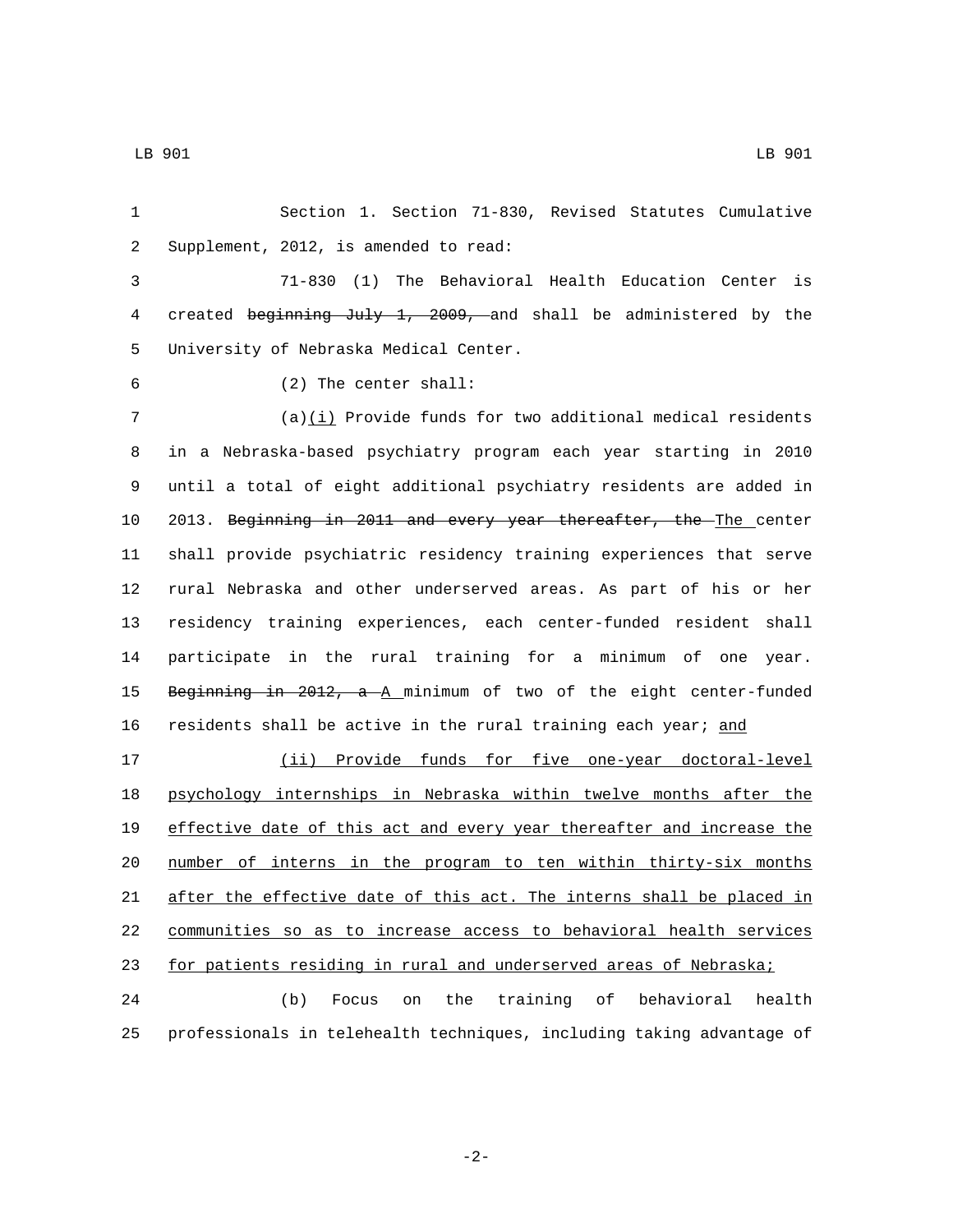a telehealth network that exists, and other innovative means of care delivery in order to increase access to behavioral health services 3 for all Nebraskans;

 (c) Analyze the geographic and demographic availability of Nebraska behavioral health professionals, including psychiatrists, social workers, community rehabilitation workers, psychologists, substance abuse counselors, licensed mental health practitioners, behavioral analysts, peer support providers, primary care physicians, 9 nurses, nurse practitioners, and pharmacists, and physician 10 assistants;

 (d) Prioritize the need for additional professionals by 12 type and location;

 (e) Establish learning collaborative partnerships with other higher education institutions in the state, hospitals, law enforcement, community-based agencies, and consumers and their families in order to develop evidence-based, recovery-focused, 17 interdisciplinary eurriculum curricula and training for behavioral health professionals delivering behavioral health services in community-based agencies, hospitals, and law enforcement. Development 20 and dissemination of such eurriculum curricula and training shall address the identified priority needs for behavioral health 22 professionals; and

 (f) Beginning in 2011, develop two interdisciplinary behavioral health training sites each year until a total of six sites have been developed. Four of the six sites shall be in counties with

-3-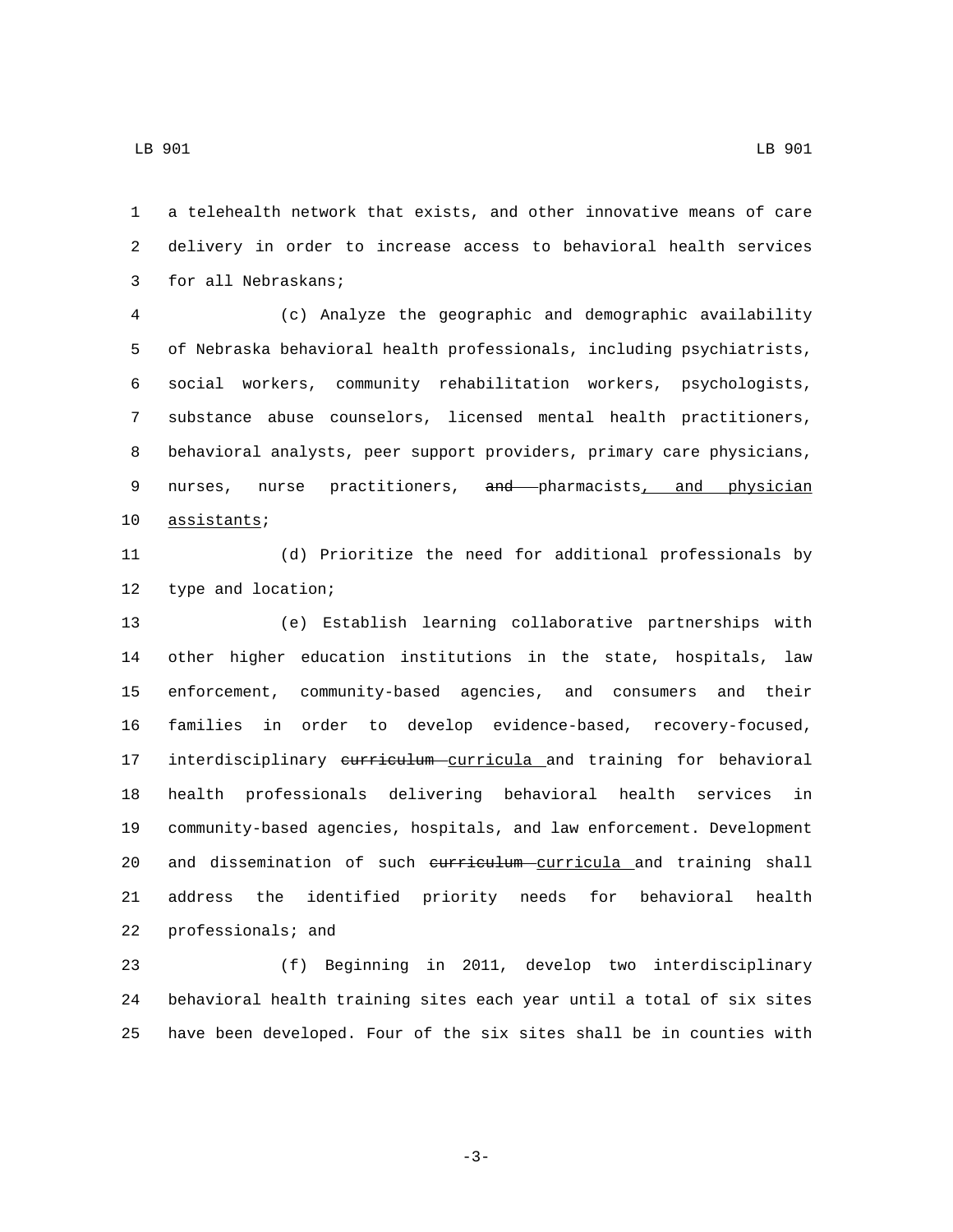| $\mathbf{1}$ | a population of fewer than fifty thousand inhabitants. Each site      |
|--------------|-----------------------------------------------------------------------|
| 2            | shall provide annual interdisciplinary training opportunities for a   |
| 3            | minimum of three behavioral health professionals.                     |
| 4            | (3) No later than December 1, 2011, and no later than                 |
| 5            | December 1 of every odd-numbered year, thereafter, the center shall   |
| 6            | prepare a report of its activities under the Behavioral Health        |
| 7            | Workforce Act. The report shall be filed electronically with the      |
| 8            | Clerk of the Legislature and shall be provided electronically to any  |
| 9            | member of the Legislature upon request.                               |
| 10           | Sec. 2. Sections 2 to 8 of this act shall be known and                |
| 11           | may be cited as the Nebraska Mental Health First Aid Training Act.    |
| 12           | Sec. 3. The Legislature finds that:                                   |
| 13           | (1) National statistics show that one in four Americans               |
| 14           | will face a mental illness in his or her lifetime;                    |
| 15           | (2) Mental health first aid builds an understanding of                |
| 16           | how mental illness affects Nebraskans, provides an overview of common |
| 17           | treatments, and teaches basic skills for providing assistance to a    |
| 18           | person who may be developing symptoms or experiencing a crisis;       |
| 19           | (3) A mental health first aid program is an education                 |
| 20           | program recognized on the Substance Abuse and Mental Health Services  |
| 21           | Administration's National Registry of Evidence-based Programs and     |
| 22           | Practices; and                                                        |
| 23           | The Behavioral Health Education Center administered<br>(4)            |
| 24           | by the University of Nebraska Medical Center has conducted a series   |
| 25           | of mental health first aid training courses and the experience of     |

 $-4-$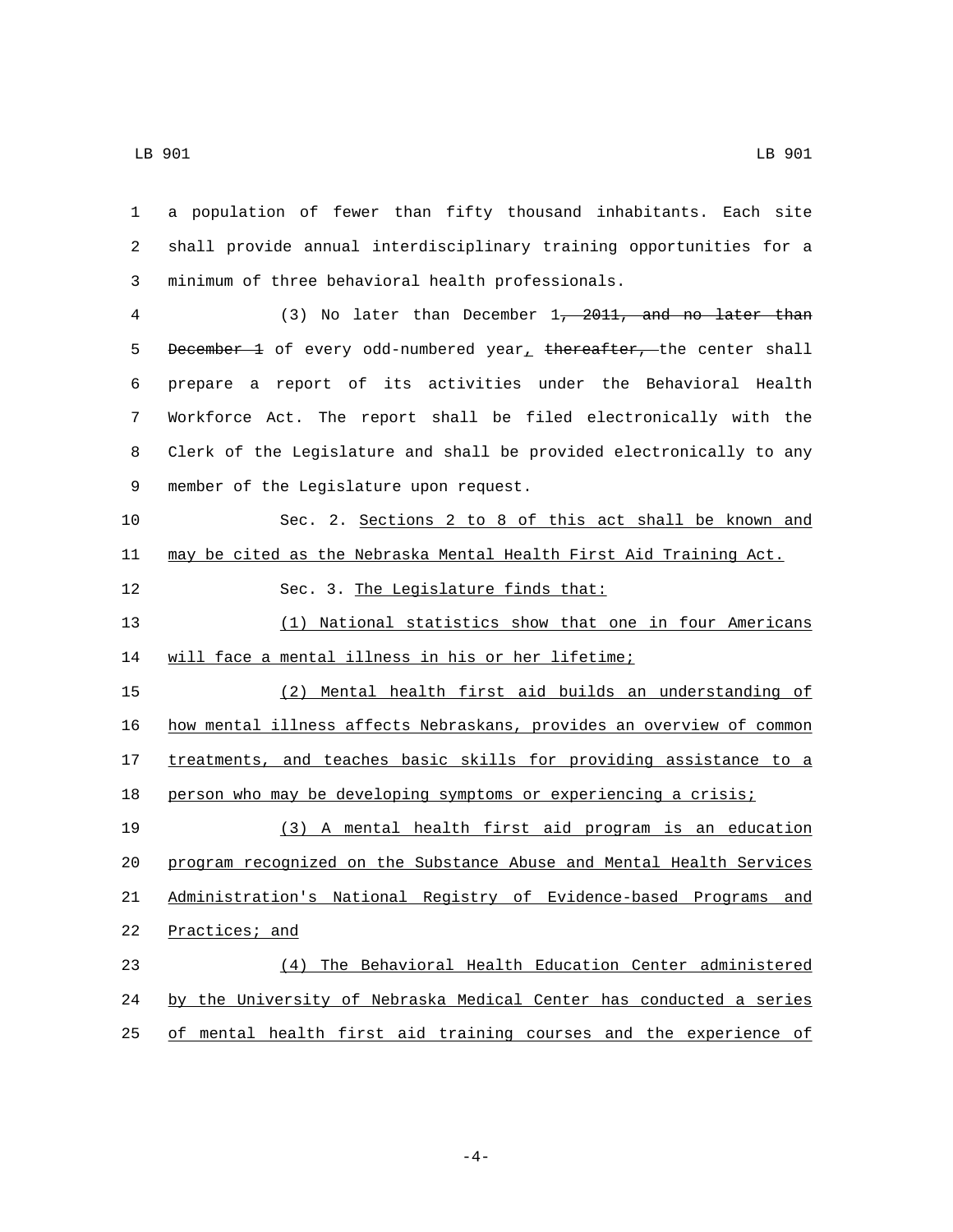| 1     | providing such courses may be utilized regarding the implementation   |
|-------|-----------------------------------------------------------------------|
| 2     | of a mental health first aid training program as prescribed by the    |
| 3     | Nebraska Mental Health First Aid Training Act.                        |
| $\,4$ | Sec. 4. For purposes of the Nebraska Mental Health First              |
| 5     | Aid Training Act:                                                     |
| 6     | (1) Behavioral health regions means the behavioral health             |
| 7     | regions established pursuant to section 71-807; and                   |
| 8     | (2) Mental health first aid means the help provided to a              |
| 9     | person who is experiencing a mental health or substance abuse problem |
| 10    | mental health crisis before appropriate professional<br>in a<br>or    |
| 11    | assistance or other supports are secured.                             |
| 12    | Sec. 5. (1) The Division of Behavioral Health of the                  |
| 13    | Department of Health and Human Services shall establish a mental      |
| 14    | health first aid training program, using contracts through the        |
| 15    | behavioral health regions, to help the public identify and understand |
| 16    | the signs of a mental illness or substance abuse problem or a mental  |
| 17    | health crisis and to provide the public with skills to help a person  |
| 18    | who is developing or experiencing a mental health or substance abuse  |
| 19    | mental health crisis and to de-escalate crisis<br>problem or a        |
| 20    | situations if<br>needed. The training program shall provide an        |
| 21    | interactive mental health first aid training course administered by   |
| 22    | the state's regional behavioral health authorities. Instructors in    |
| 23    | the training program shall be certified by a national authority for   |
| 24    | Mental Health First Aid USA or a similar organization. The training   |
| 25    | program shall work cooperatively with local entities to provide       |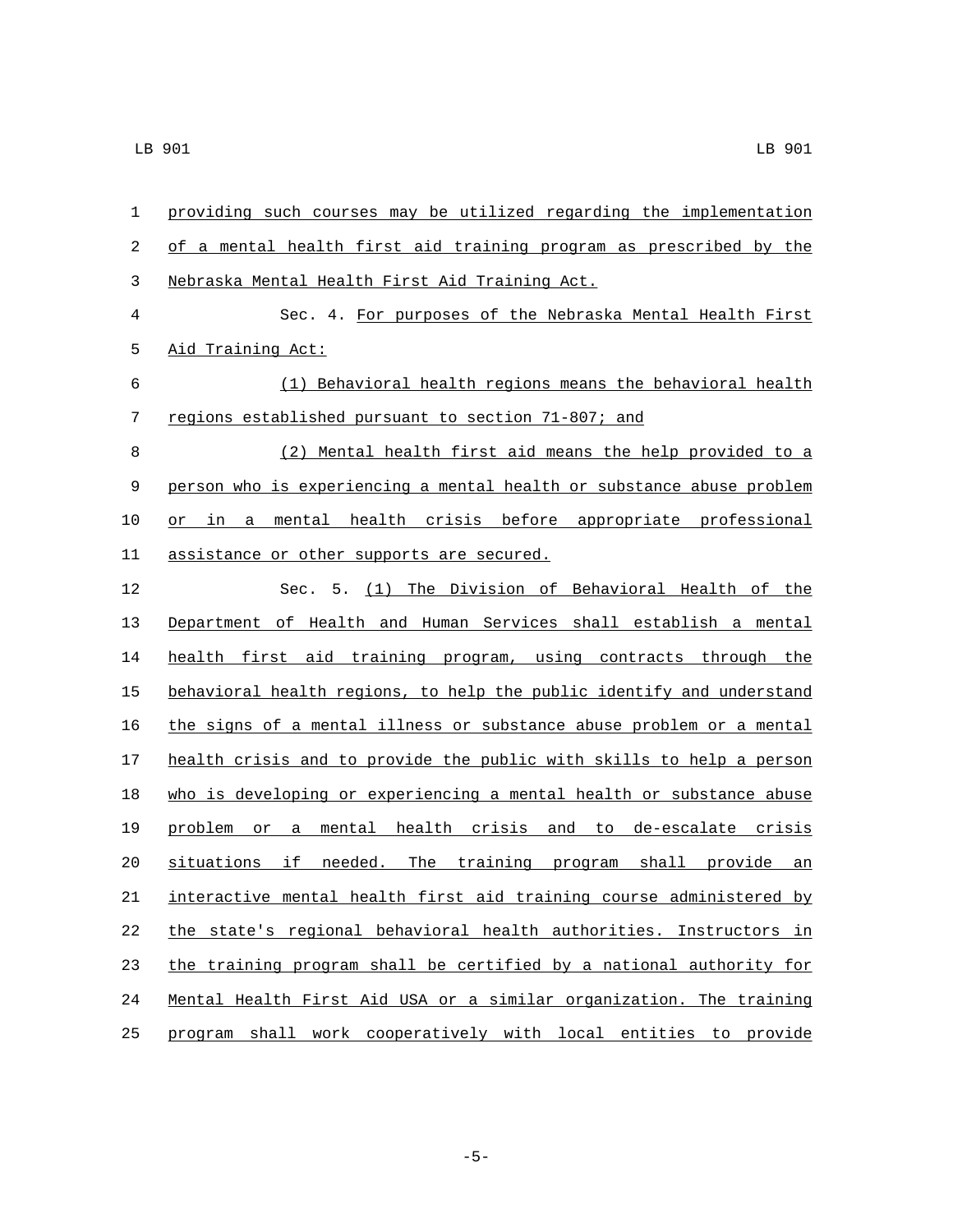| $\mathbf{1}$ | training for individuals to become instructors.                       |
|--------------|-----------------------------------------------------------------------|
| 2            | (2) The mental health first aid training program shall be             |
| 3            | designed to train individuals to accomplish the following objectives  |
| 4            | as deemed appropriate considering the trainee's age:                  |
| 5            | (a) Help the public identify, understand, and respond to              |
| 6            | the signs of mental illness and substance abuse;                      |
| 7            | (b) Emphasize the need to reduce the stigma of mental                 |
| 8            | <i>illness;</i> and                                                   |
| 9            | (c) Assist a person who is believed to be developing or               |
| 10           | has developed a mental health or substance abuse problem or who is    |
| 11           | believed to be experiencing a mental health crisis.                   |
| 12           | The Division of Behavioral Health of the<br>Sec. 6.                   |
| 13           | Department of Health and Human Services shall ensure that evaluative  |
| 14           | criteria are established which measure the efficacy of the mental     |
| 15           | health first aid training program, including trainee feedback, with   |
| 16           | the objective of helping the public identify, understand, and respond |
| 17           | to the signs of mental illness and alcohol and substance abuse. The   |
| 18           | behavioral health regions shall submit an aggregated annual report    |
| 19           | electronically to the Legislature on trainee demographics and         |
| 20           | outcomes of the established criteria.                                 |
| 21           | Sec. 7. The behavioral health regions shall offer                     |
| 22           | services to and work with agencies and organizations, including, but  |
| 23           | not limited to, schools, universities, colleges, the State Department |
| 24           | of Education, the Department of Veterans' Affairs, law enforcement    |
| 25           | agencies, and local health departments, to develop a program that     |

-6-